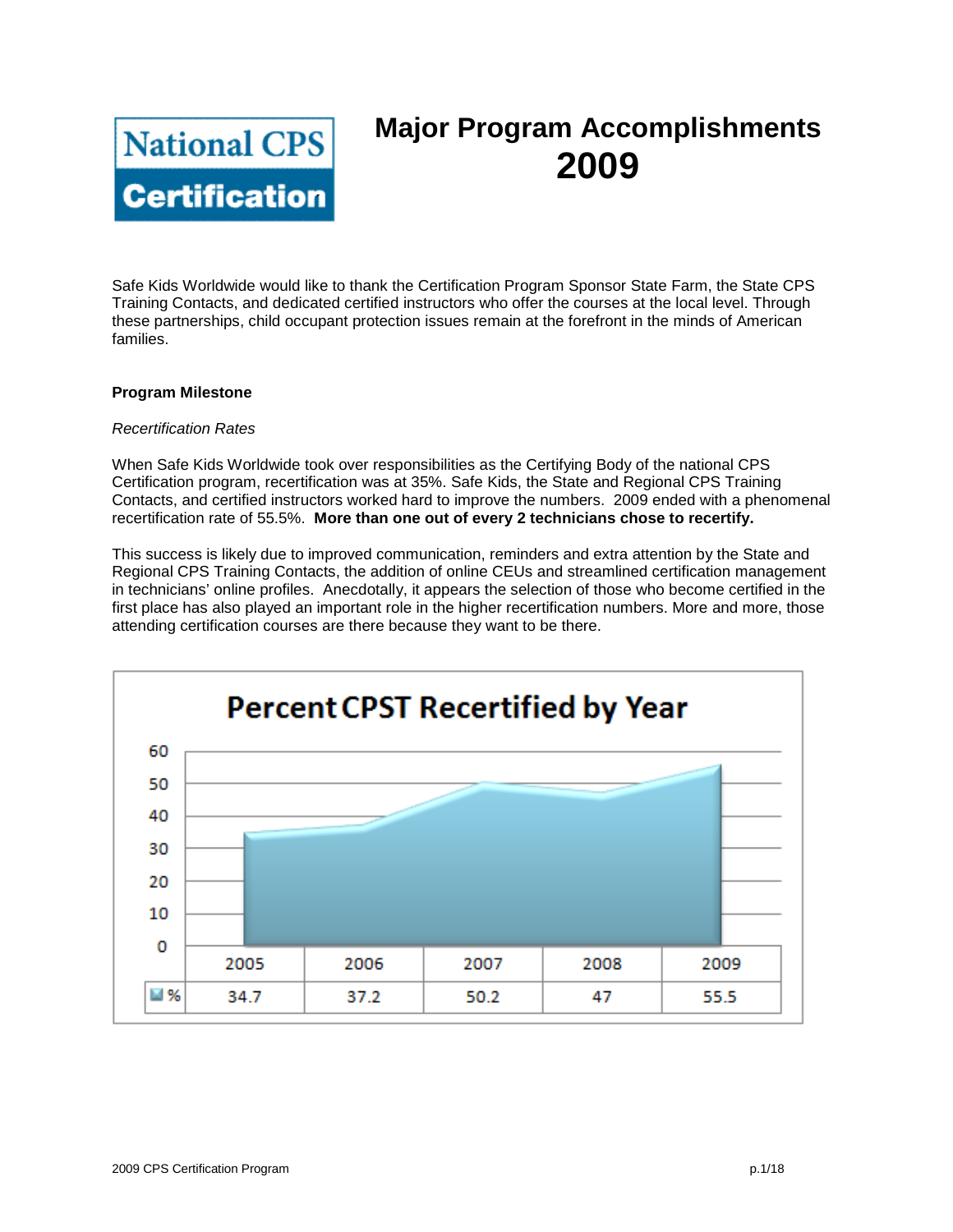### *Real-time Access to Regional and State Data*

In response to requests and to improve communication, Safe Kids continued to promote real-time, 24/7 access to the live data for all NHTSA regional and state CPS coordinators. This feature allows them to search and edit contact information for their constituents and view information on courses, including the roster.

Monthly updates on each state's re-certification numbers are now provided to each State and Regional CPS Training contact. Specific information for a particular time period also is provided by request.

#### *Re-certification*

There are three basic requirements for technician re-certification, with no major changes in 2008.

- 1. **[Five seat checks](http://www.safekids.org/certification/recertification/regRequirments.html#log)** approved by a certified instructor (you may use the technician proxy option). You can do the checks at any time during your certification cycle as long as they are entered online and a certified instructor approves them before your re-certification date.
- 2. **[Community education](http://sk.convio.net/site/R?i=UsbbEEnwZfRkR3b5toqx9g..)** (choose one):
	- a. Participation in at least one two-hour checkup event with at least one other CPS technician using any standardized checklist to provide documentation, if needed.
	- b. Provide at least four hours of community education. Examples include making presentations to parents, educators, kids, organizations (such as PTAs or law enforcement), or other stakeholders who are not technicians.
- 3. A minimum of six hours of CPS technical **[continuing education units](http://sk.convio.net/site/R?i=SNaYIVVsUbxLRH4AgypPIA..)** earned and reported during a current two-year certification cycle.
	- a. You cannot carry over CEUs from one period to the next, even if you have accumulated more CEUs than are required.
	- b. You can record CEUs at any time during your certification cycle, but they must fit into one of the [five approved categories and meet content requirements.](http://sk.convio.net/site/R?i=2boZmLNSqRC0WU2rLD04sA..)
- 4. **Register and pay** the re-certification fee before your certification expiration date.

Fees:

- Instructor Candidate and Technician re-certification: \$40 (\$50 as of 10/1/2009)
- Instructor re-certification: \$60

#### *Online Training*

In July of 2008, Safe Kids partnered with NHTSA and launched [www.SafeKidsWebinars.org,](http://www.safekidswebinars.org/) an online training site where technicians may obtain CEUs for re-certification*.* Three training modules, *School Buses and CPS*, *A Technicians' Guide to Recalls* and *Transportation of Children in Vehicles Other Than Cars* are currently available with plans to add at least two more modules in 2010.

Work on the modules is supported by many technician volunteers. We appreciate their ongoing dedication and donation of time, energy and ideas for CPS Certification.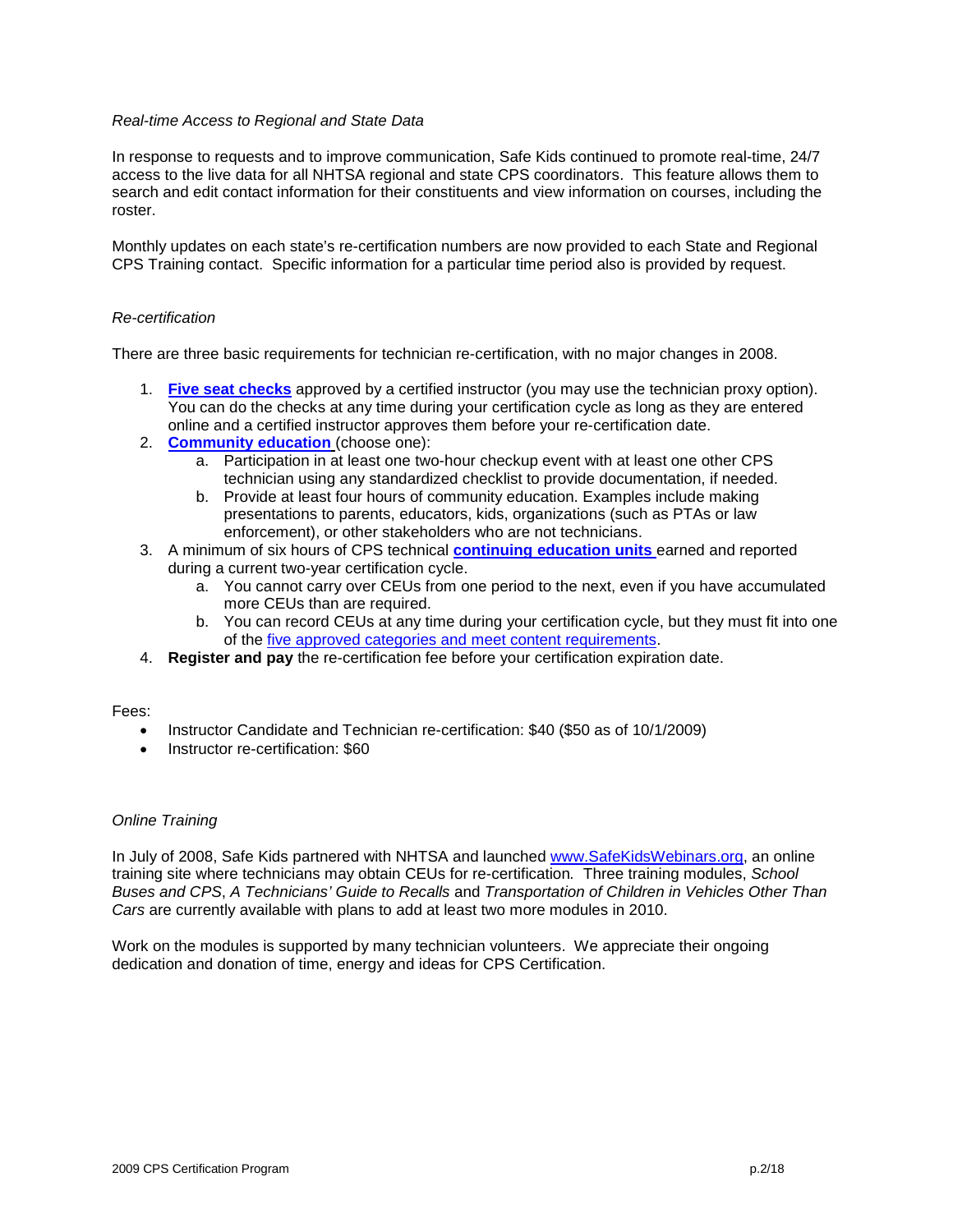

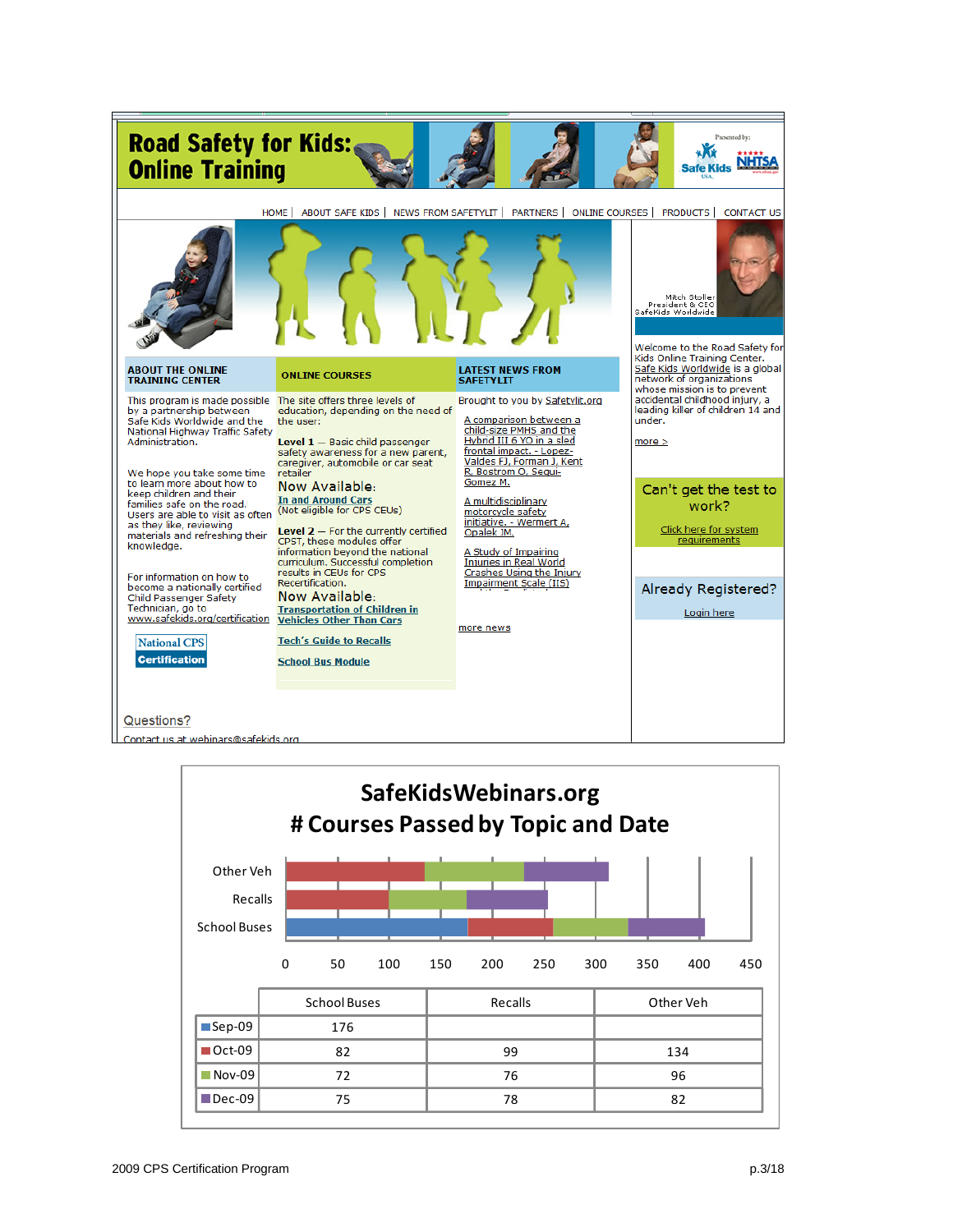## *Dedicated Program Sponsor*



Since 2005, State Farm's sponsorship has helped make possible the program enhancements that CPS technicians and instructors across the United States enjoy through the certification Web site.

State Farm also supports CPS certification courses in at-risk communities and promotes re-certification of current technicians.

#### **Major State Farm Activities per fiscal year** (July 1, 2008 - June 30, 2009)

Through classroom support, State Farm zone reunions and certification scholarships, State Farm and Safe Kids provide opportunities to increase the number of nationally certified CPS technicians and instructors.

**CLASSROOM SUPPORT**: State Farm's classroom support provides students with State Farm branded materials in conjunction with their classroom instruction and hands-on skill training. Each course is provided with branded signage which includes a tablecloth and two mini-posters. Each student receives a course completion letter which includes recognition of State Farm as the program sponsor.

**REUNION/TECHNICAL UPDATES:** For each fiscal year, CPS reunions were held in each of State Farm's 12 zones. These reunions celebrated the work in the field by trained CPS technicians and provided networking opportunities for best practice discussions. Grants were provided to ensure a certified instructor was present to provide a technical update and answer technical questions. A Safe Kids CPS staff member provided information on re-certification, certification, instructor candidacy and other policy and procedure questions.

**CERTIFICATION COURSE GRANTS:** Course grants to support 21 national certification courses in communities serving at-risk families were awarded twice a year.

**SCHOLARSHIPS:** In addition, a scholarship program offered 100 certification course scholarships to support the grant-funded certification courses in at-risk communities. This promotes CPS certification and directs resources to underserved communities.

**FY09 Grant reports (course grants and reunions) available upon request.**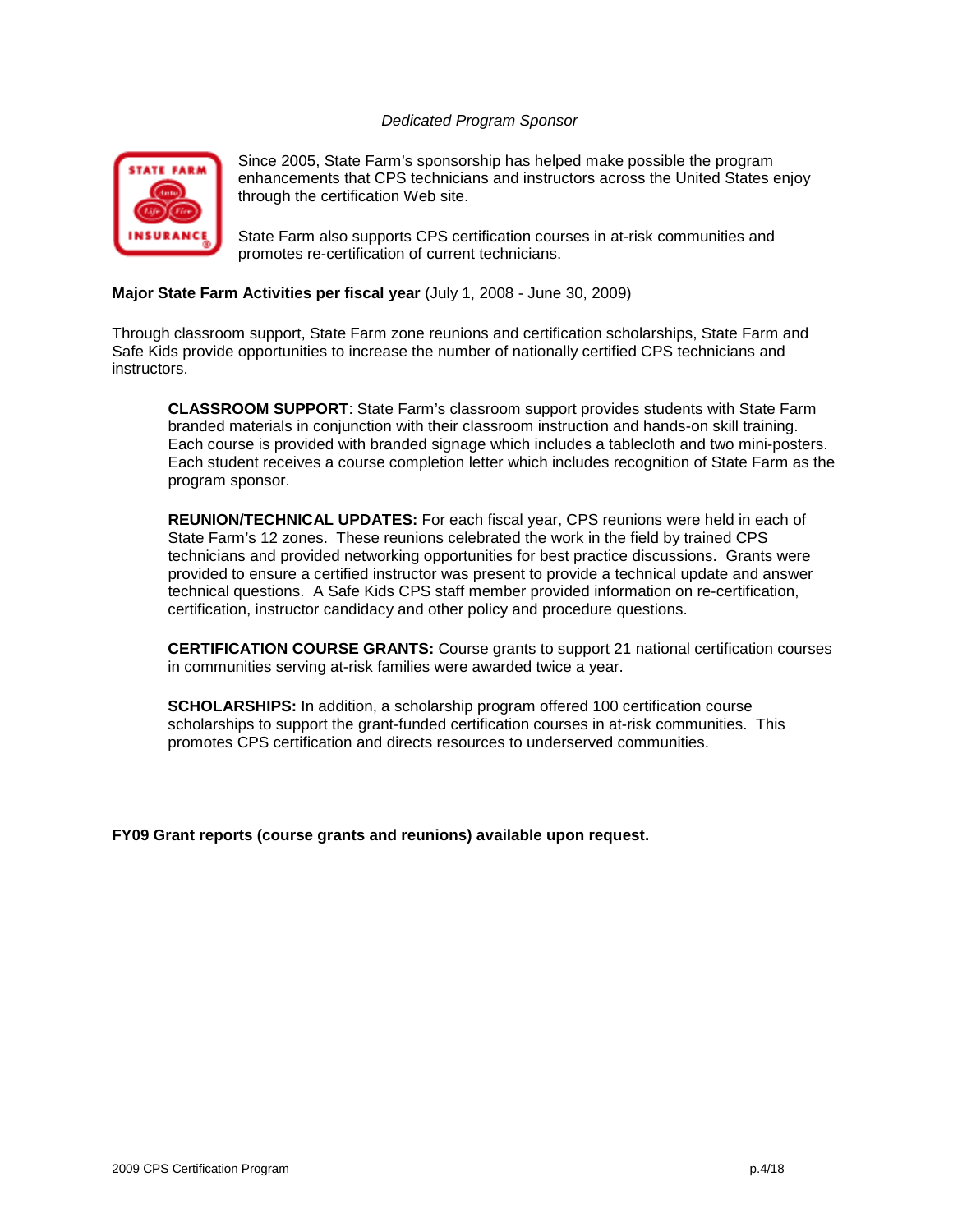## **Program Statistics**

All certification and course data included in this report is accurate as of Jan. 1, 2009, unless otherwise indicated.

## *Certification Courses*

In 2009, 641 certification courses were offered. Courses were held in all fifty states, Armed Forces Europe (Italy), American Samoa, the District of Columbia, Guam, Israel, Puerto Rico and the US Virgin Islands.



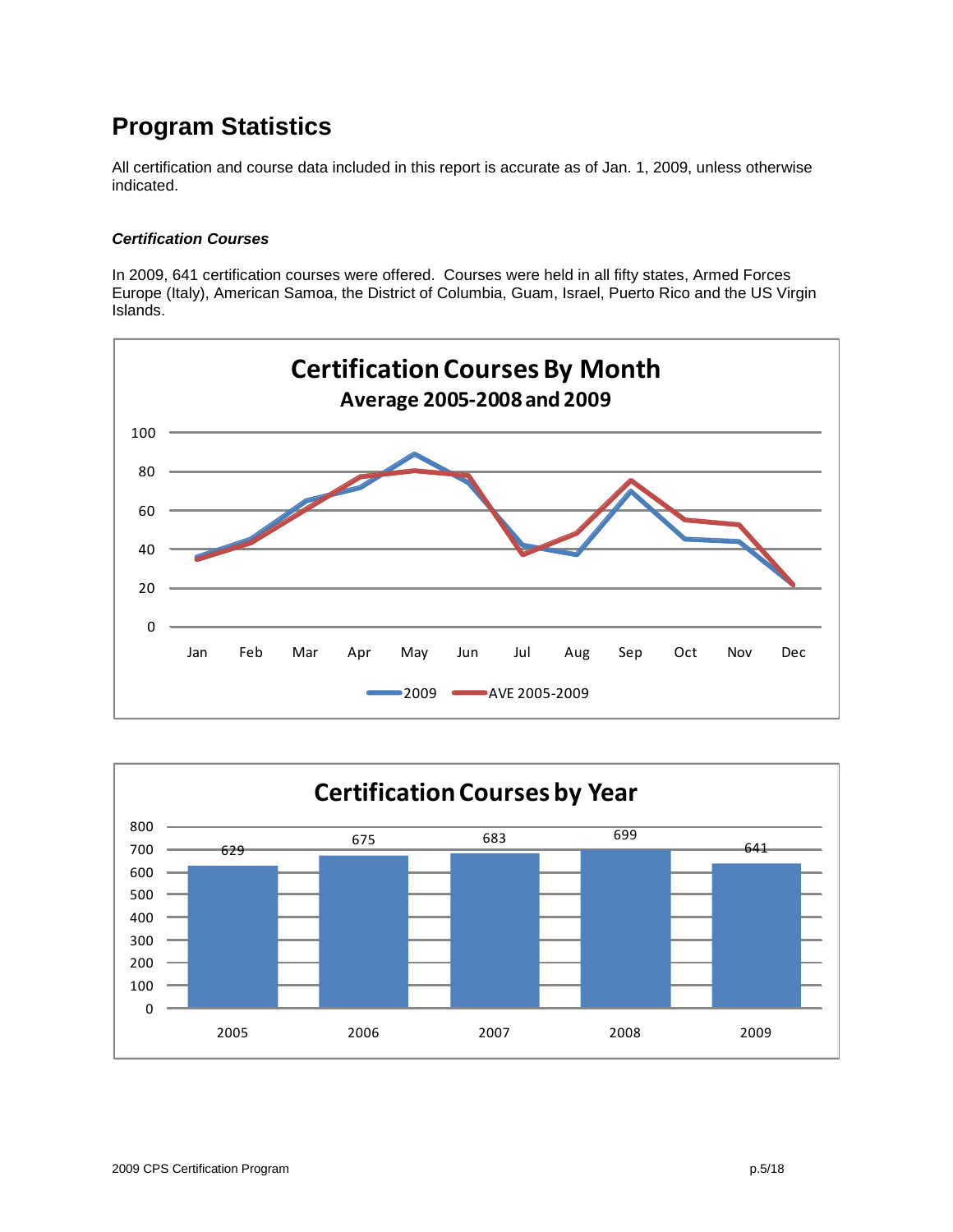|              | <b>Cert</b>    | <b>Renewal</b>   |                | <b>Cert</b>    | <b>Renewal</b> |
|--------------|----------------|------------------|----------------|----------------|----------------|
| <b>State</b> | <b>Courses</b> | <b>Courses</b>   | <b>State</b>   | <b>Courses</b> | <b>Courses</b> |
| AE           | $\mathbf{1}$   |                  | MT             | 6              | 0              |
| AK           | 5              | $\mathbf{1}$     | <b>NC</b>      | 26             | 4              |
| AL           | 22             | $\mathbf{1}$     | <b>ND</b>      | 3              | 0              |
| AR           | 9              | 3                | <b>NE</b>      | 6              | 0              |
| AS           | $\overline{1}$ | $\mathbf 0$      | <b>NH</b>      | $\mathbf{1}$   | $\mathbf{1}$   |
| AZ           | 22             | 4                | NJ             | 11             | 3              |
| CA           | 32             | 10               | <b>NM</b>      | 6              | $\mathbf{1}$   |
| CO           | 12             | 5                | <b>NV</b>      | 4              | $\overline{2}$ |
| <b>CT</b>    | 6              | 0                | <b>NY</b>      | 23             | 6              |
| <b>DC</b>    | $\overline{1}$ | 0                | OH             | 13             | 8              |
| DE           | $\mathbf{1}$   | $\mathbf{1}$     | OK             | 9              | $\mathbf{1}$   |
| FL.          | 42             | 7                | OR             | 6              | $\overline{2}$ |
| GA           | 35             | 10               | PA             | 20             | 10             |
| GU           | $\mathbf{1}$   | 0                | PR             | $\mathbf{1}$   | 1              |
| HI           | $\overline{4}$ | 3                | R <sub>l</sub> | $\mathbf{1}$   | $\mathbf{1}$   |
| IA           | 4              | $\overline{2}$   | SC             | 18             | 6              |
| ID           | 6              | 5                | SD             | 6              | $\mathbf{1}$   |
| IL           | 31             | 8                | <b>TN</b>      | 18             | 8              |
| IN           | 19             | 4                | <b>TX</b>      | 31             | 6              |
| KS           | 10             | 4                | <b>USVI</b>    | $\mathbf{1}$   | $\mathbf{1}$   |
| KY           | 16             | $\mathbf{1}$     | UT             | 3              | $\mathbf{1}$   |
| LA           | 8              | 0                | VA             | 28             | $\mathbf{1}$   |
| MA           | $\overline{7}$ | 3                | VT             | $\mathbf{1}$   | $\mathbf{1}$   |
| MD           | 14             | 3                | WA             | $\overline{7}$ | $\mathbf{1}$   |
| <b>ME</b>    | $\overline{2}$ | $\boldsymbol{0}$ | WI             | 14             | 4              |
| MI           | 13             | $\overline{2}$   | <b>WV</b>      | 6              | 3              |
| MN           | 15             | $\overline{2}$   | <b>WY</b>      | 3              | 5              |
|              |                |                  | Out of         |                |                |
| <b>MO</b>    | 18             | $\overline{2}$   | country        | $\overline{2}$ | 0              |
| <b>MS</b>    | 11             | $\mathbf{1}$     |                |                |                |

## **2009 CPS Courses by State or Territory** N= 801

## *Certification Renewal Courses*

In 2009, 161 certification renewal courses were offered. Courses were held in forty-four states, Puerto Rico and the US Virgin Islands.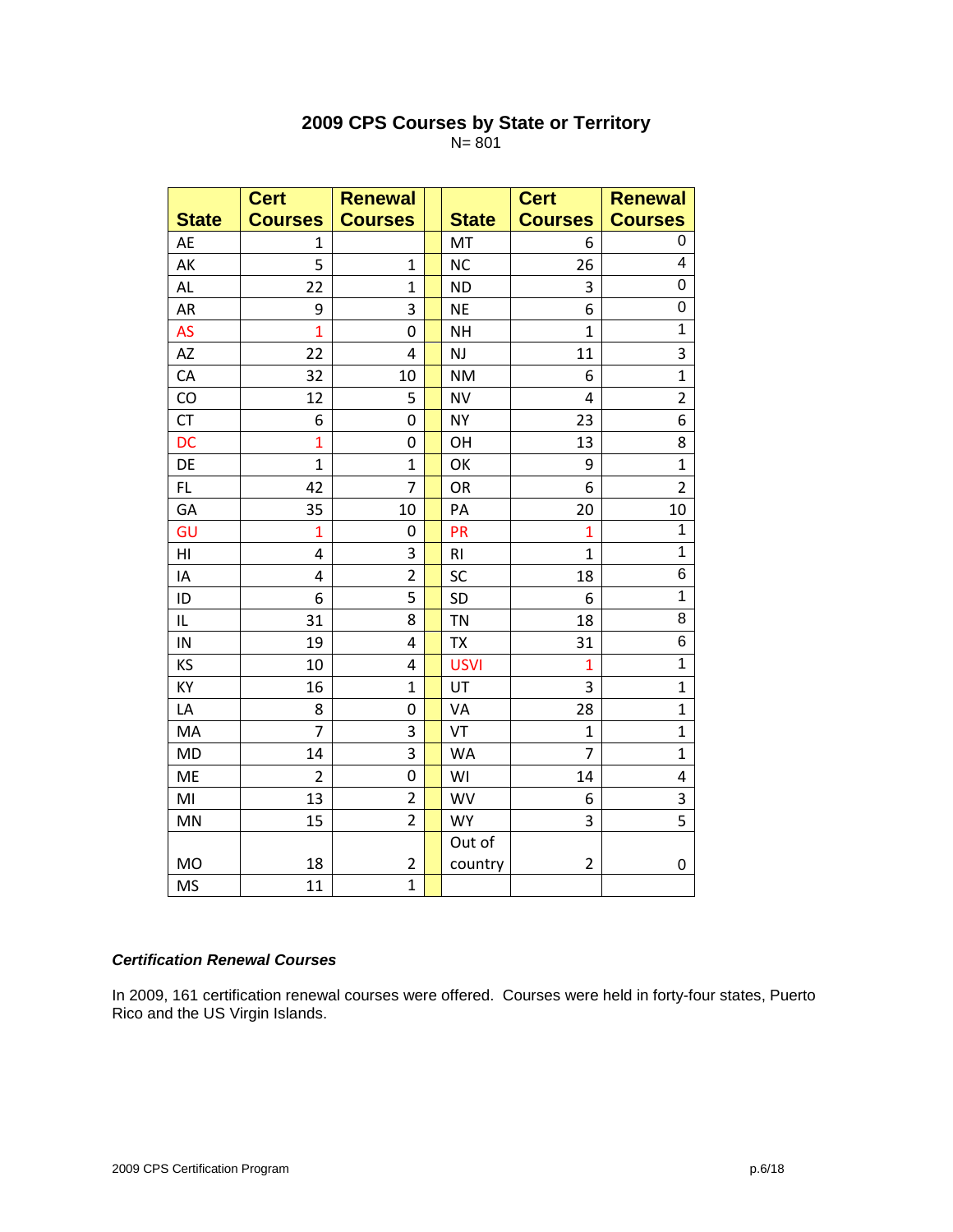## *Testing*

To successfully complete the Certification course, students must pass three hands-on skills tests, quizzes, and actively participate in a checkup event.





Students in the Certification Renewal Courses had a passing written grade 94.1 percent of the time. This is slightly lower than passing grades of the Certification Course.

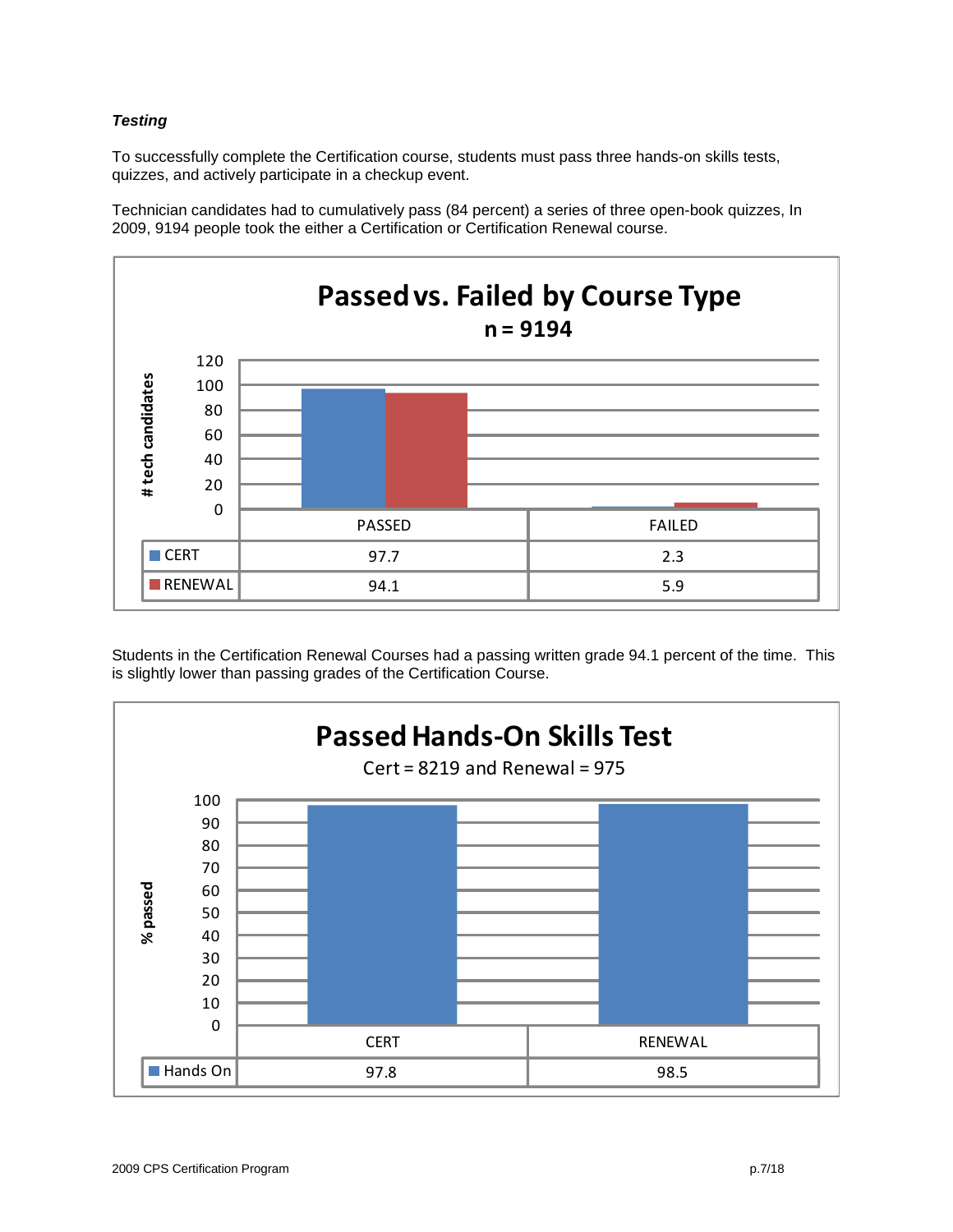## *Total Certifications*

The certification program stayed relatively constant in 2009, with a slight increase of 392 techs to 33,515 from this time last year.



**Number of Certified Individuals by Type – 2009**

| <b>Date</b>  | <b>Instructors</b> | <b>Instructor</b><br><b>Candidates</b> | <b>Technicians</b> | Total  |
|--------------|--------------------|----------------------------------------|--------------------|--------|
| January 2009 | 1,494              | 42                                     | 31,587             | 33,123 |
| February     | 1,503              | 40                                     | 31,796             | 33,339 |
| March        | 1,505              | 47                                     | 31,960             | 33,512 |
| April        | 1,491              | 42                                     | 32,181             | 33,714 |
| May          | 1,500              | 46                                     | 32,431             | 33,977 |
| June         | 1,481              | 45                                     | 32,714             | 34,240 |
| July         | 1,494              | 49                                     | 32,752             | 34,295 |
| August       | 1,496              | 55                                     | 32,293             | 33,844 |
| September    | 1,499              | 55                                     | 32,501             | 34,050 |
| October      | 1,507              | 38                                     | 32,543             | 34,088 |
| November     | 1,487              | 41                                     | 32,193             | 33,721 |
| December     | 1,497              | 35                                     | 32,242             | 33,774 |
| January 2010 | 1,497              | 33                                     | 31,985             | 33,515 |

Monthly numbers were generated during the first week of the month.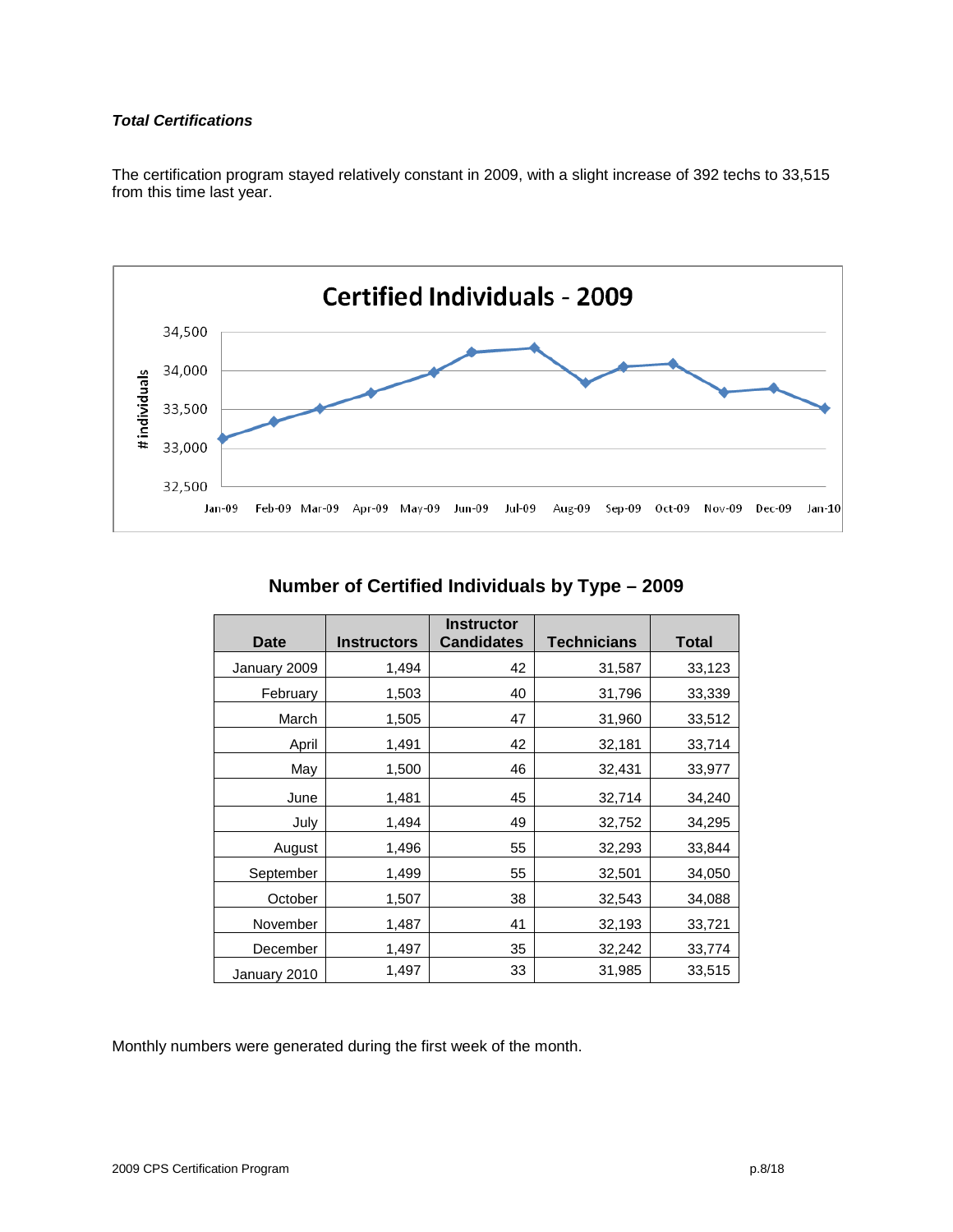## **Number Certified/Recertified in 2009 by State/Territory N = 19,098** New Techs: 8,921 Re-certifications: 10,177

| <b>State/Territory</b> | <b>New</b><br><b>Certs</b> | <b>Recerts</b> | 2009<br>total  | <b>State/Territory</b> | <b>New</b><br><b>Certs</b> | <b>Recerts</b> | 2009<br>total |
|------------------------|----------------------------|----------------|----------------|------------------------|----------------------------|----------------|---------------|
| Missing                | 21                         | 15             | 36             | <b>MO</b>              | 235                        | 280            | 515           |
| AF* Americas           | $\mathbf{1}$               |                | 1              | N. Mafiana<br>Islands  | 3                          | 0              | 3             |
| AF* Europe             | 8                          | $\overline{2}$ | 10             | <b>MS</b>              | 127                        | 45             | 172           |
| AK                     | 39                         | 35             | 74             | MT                     | 60                         | 43             | 103           |
| AL                     | 162                        | 111            | 273            | <b>NC</b>              | 606                        | 724            | 1330          |
| AR                     | $\overline{2}$             | $\mathbf 0$    | $\overline{2}$ | <b>ND</b>              | 33                         | 76             | 109           |
| AF* Pacific            | 126                        | 128            | 254            | <b>NE</b>              | 85                         | 156            | 241           |
| Amer. Samoa            | 19                         | 208            | 227            | <b>NH</b>              | 33                         | 52             | 85            |
| AZ                     | 301                        | 6              | 307            | <b>NJ</b>              | 209                        | 349            | 558           |
| CA                     | 530                        | 589            | 1119           | <b>NM</b>              | 95                         | 92             | 187           |
| CO                     | 220                        | 320            | 540            | <b>NV</b>              | 35                         | 55             | 90            |
| <b>CT</b>              | 63                         | 132            | 195            | <b>NY</b>              | 334                        | 549            | 883           |
| DC                     | 30                         | 14             | 44             | OH                     | 182                        | 466            | 648           |
| DE                     | 13                         | 23             | 36             | OK                     | 127                        | 101            | 228           |
| FL                     | 397                        | 362            | 759            | <b>OR</b>              | 113                        | 132            | 245           |
| GA                     | 460                        | 354            | 814            | PA                     | 250                        | 397            | 647           |
| GU                     | 19                         | $\overline{4}$ | 23             | Quebec (Can)           | 79                         | $\mathbf 0$    | 79            |
| HI                     | 75                         | 42             | 117            | R <sub>l</sub>         | 25                         | 28             | 53            |
| IA                     | 66                         | 170            | 236            | SC                     | 238                        | 33             | 271           |
| ID                     | 82                         | 56             | 138            | <b>SD</b>              | 61                         | 189            | 250           |
| IL                     | 465                        | 685            | 1150           | TN                     | 313                        | 44             | 357           |
| IN                     | 249                        | 266            | 515            | ТX                     | 426                        | 175            | 601           |
| KS                     | 156                        | 182            | 338            | UT                     | 59                         | 380            | 439           |
| KY                     | 136                        | 158            | 294            | VA                     | 335                        | 96             | 431           |
| LA                     | 194                        | 107            | 301            | US VI                  | 6                          | 213            | 219           |
| MA                     | 136                        | 180            | 316            | VT                     | 13                         | 70             | 83            |
| <b>MD</b>              | 143                        | 183            | 326            | <b>WA</b>              | 90                         | 164            | 254           |
| ME                     | 20                         | 56             | 76             | WI                     | 142                        | 281            | 423           |
| MI                     | 195                        | 302            | 497            | WV                     | 84                         | 41             | 125           |
| MN                     | 128                        | 220            | 348            | <b>WY</b>              | 67                         | 36             | 103           |

\* AF = Armed Forces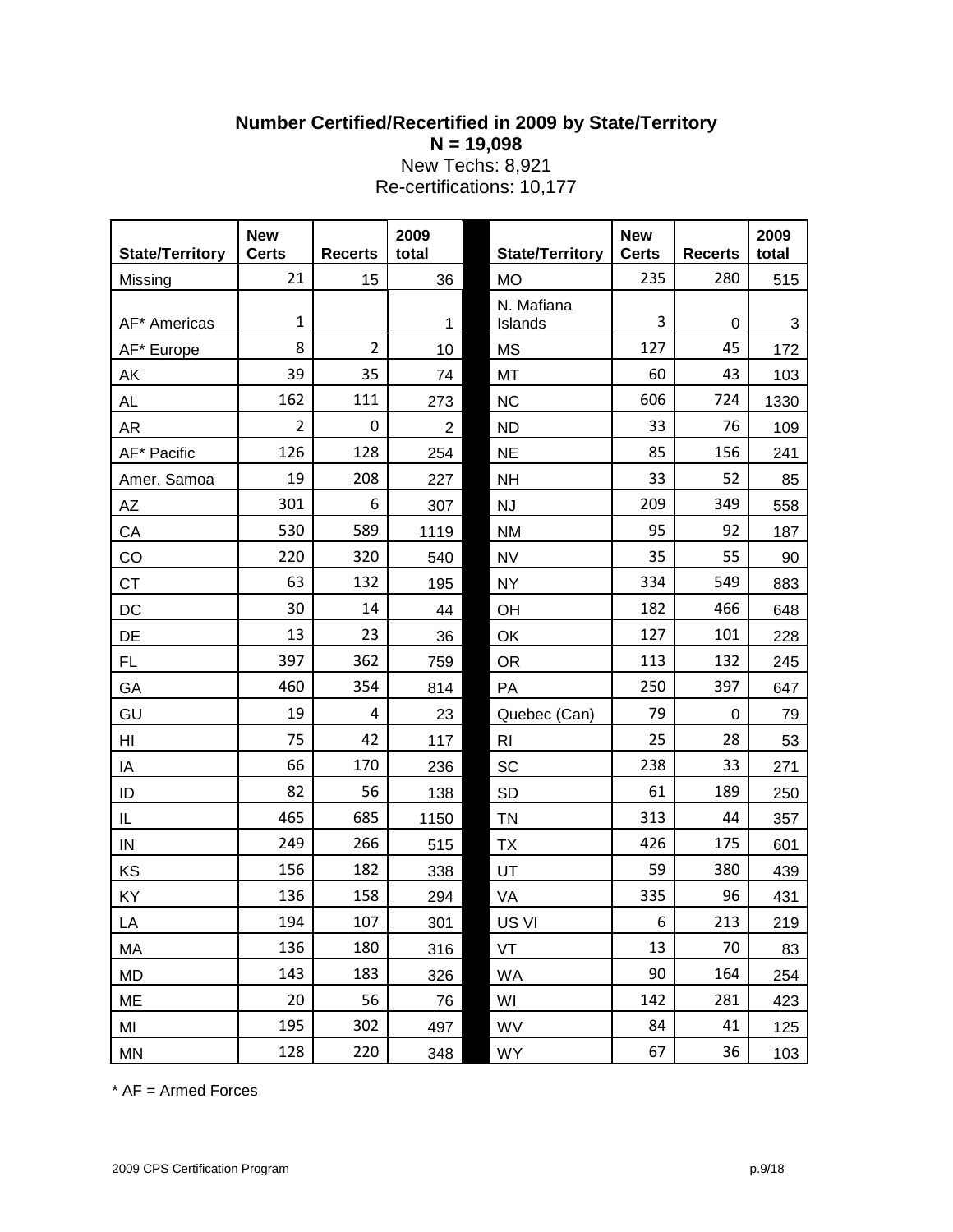### *New Certifications*

In 2009, there were 8,921 new certifications, down from 9,534 in 2008. Of these, five became instructors and four are instructor candidates.

| <b>Status</b>               | <b>Number</b> |
|-----------------------------|---------------|
| <b>Certified Instructor</b> |               |
| <b>Certified Technician</b> | 8912          |
| <b>Instructor Candidate</b> |               |
| Total                       | 8921          |



NOTE: 19 are missing state information/out of country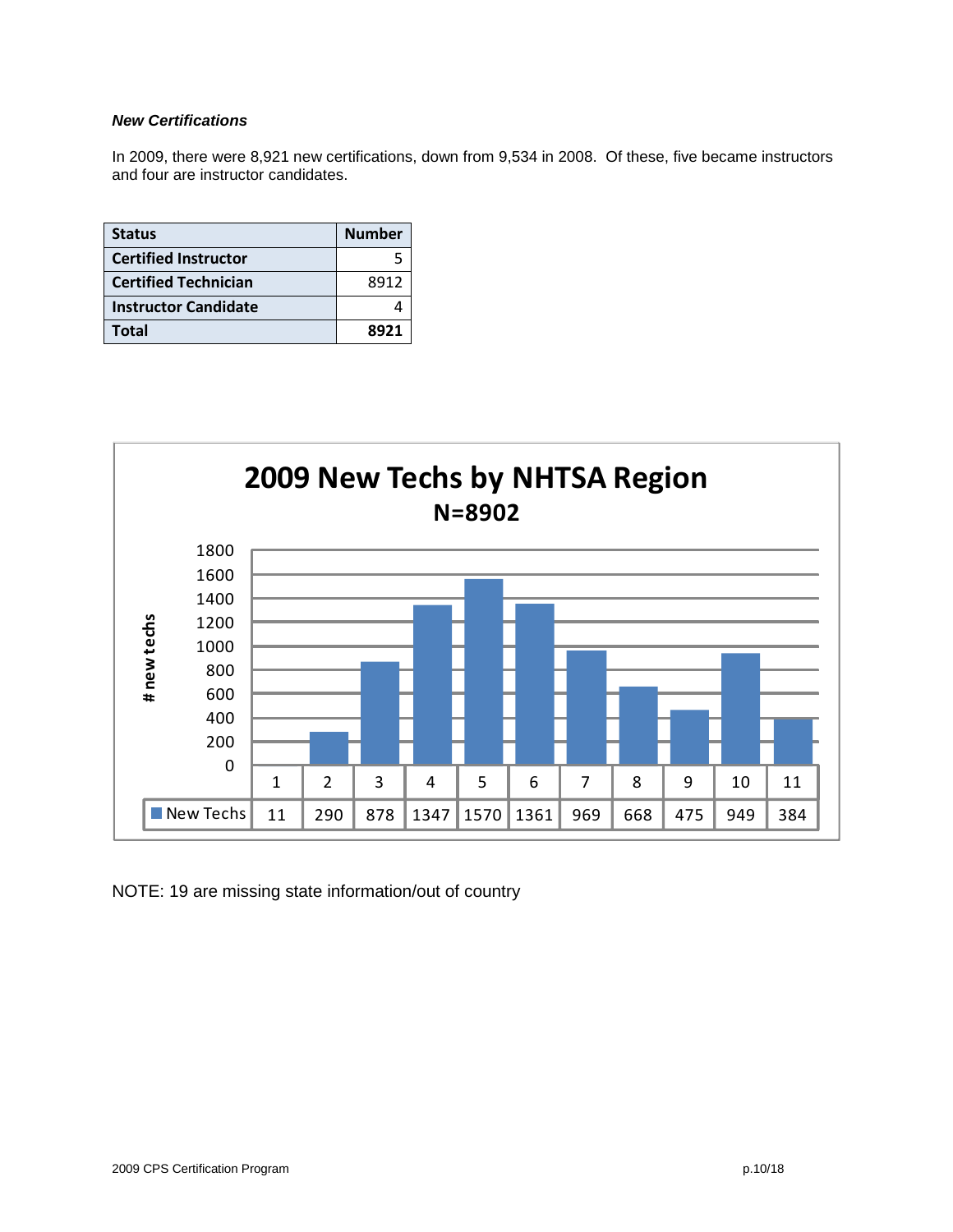## **Number of New Techs by Region and State**

| <b>Region/State</b> | # new techs | <b>Region/State</b> | # new techs |
|---------------------|-------------|---------------------|-------------|
| <b>Region 0</b>     | 11          | <b>Region 6</b>     | 969         |
| AA                  | 1           | LA                  | 194         |
| AE                  | 8           | <b>MS</b>           | 127         |
| <b>UNK</b>          | 2           | <b>NM</b>           | 95          |
| <b>Region 1</b>     | 290         | OK                  | 127         |
| <b>CT</b>           | 63          | <b>TX</b>           | 426         |
| MA                  | 136         | <b>Region 7</b>     | 668         |
| ME                  | 20          | AR                  | 126         |
| <b>NH</b>           | 33          | IA                  | 66          |
| R1                  | 25          | KS                  | 156         |
| VT                  | 13          | <b>MO</b>           | 235         |
| <b>Region 2</b>     | 878         | <b>NE</b>           | 85          |
| <b>NJ</b>           | 209         | <b>Region 8</b>     | 475         |
| <b>NY</b>           | 334         | CO                  | 220         |
| PA                  | 250         | <b>ND</b>           | 33          |
| PR                  | 79          | <b>NV</b>           | 35          |
| VI                  | 6           | SD                  | 61          |
| <b>Region 3</b>     | 1347        | UT                  | 59          |
| DC                  | 30          | <b>WY</b>           | 67          |
| DE                  | 13          | <b>Region 9</b>     | 949         |
| KY                  | 136         | AP                  | 2           |
| <b>MD</b>           | 143         | AS                  | 19          |
| <b>NC</b>           | 606         | AZ                  | 301         |
| VA                  | 335         | CA                  | 530         |
| <b>WV</b>           | 84          | GU                  | 19          |
| <b>Region 4</b>     | 1570        | HI                  | 75          |
| AL                  | 162         | <b>MP</b>           | 3           |
| <b>FL</b>           | 397         | <b>Region 10</b>    | 384         |
| GA                  | 460         | AK                  | 39          |
| SC                  | 238         | ID                  | 82          |
| <b>TN</b>           | 313         | MT                  | 60          |
| <b>Region 5</b>     | 1361        | OR                  | 113         |
| IL                  | 465         | <b>WA</b>           | 90          |
| IN                  | 249         |                     |             |
| MI                  | 195         |                     |             |
| MN                  | 128         |                     |             |
| OH                  | 182         |                     |             |
| WI                  | 142         |                     |             |

**N = 8902 (19 are missing state information/out of country)**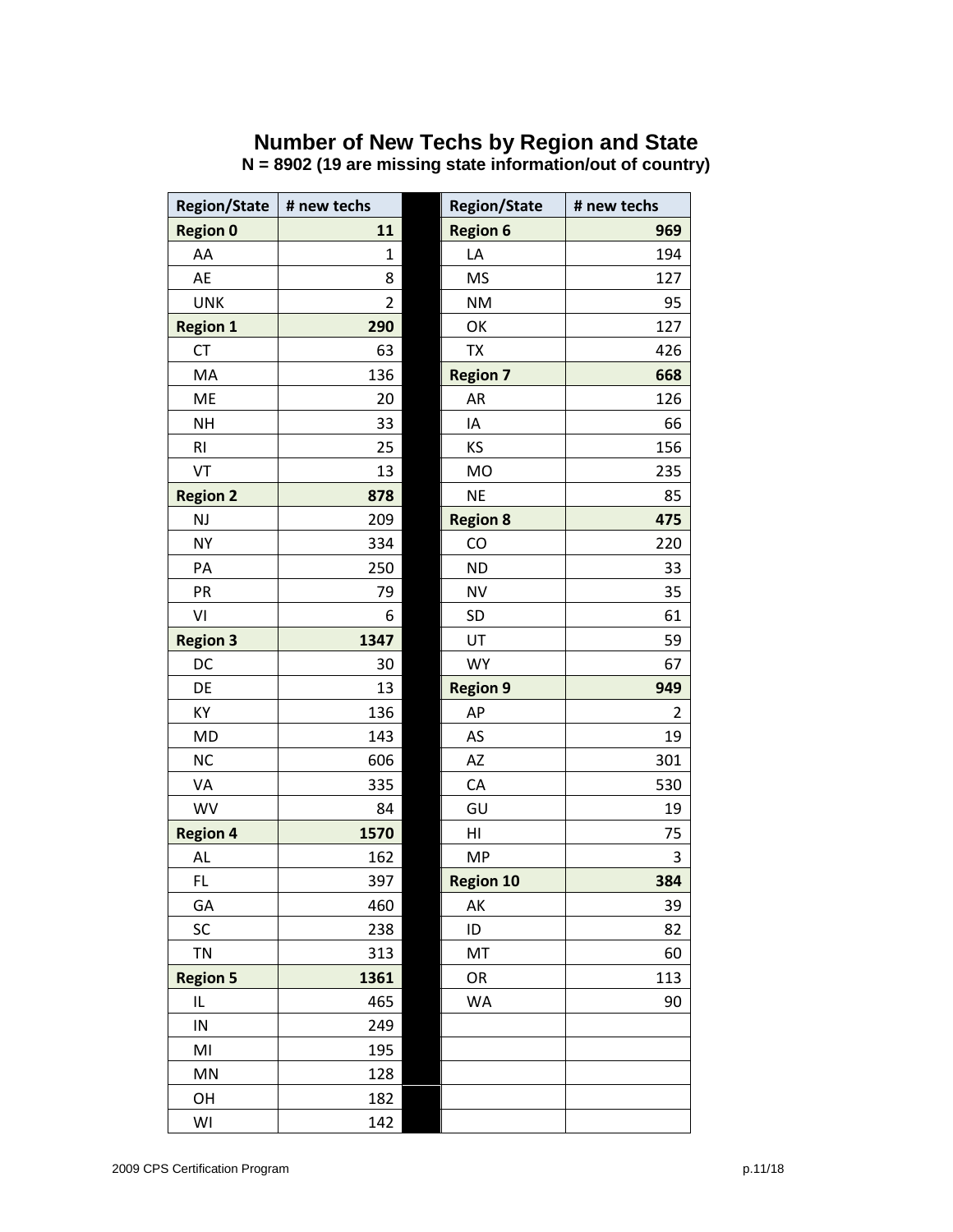## *Re-certifications*

Eligible for Recert between 1/2009 - 12/2009

- Eligible for Recertification: 18,331
- Recertified: 10,177
- Percentage Recertified: **55.5%**

\*\* Any states/territories that do not appear had no one eligible for recertification during this time period. \*\*

| <b>State</b>   | Eligible       | <b>Certified</b> | %     | <b>State</b> | <b>Eligible</b> | <b>Certified</b> | %     |
|----------------|----------------|------------------|-------|--------------|-----------------|------------------|-------|
| Unk/missing    | 38             | 15               | 39.5% | mo           | 548             | 280              | 51.1% |
| AE             | 34             | $\overline{2}$   | 5.9%  | <b>MS</b>    | 76              | 45               | 59.2% |
| AK             | 67             | 35               | 52.2% | MT           | 94              | 43               | 45.7% |
| AL             | 234            | 111              | 47.4% | <b>NC</b>    | 1157            | 724              | 62.6% |
| AP             | 13             | $\mathbf 0$      | 0.0%  | <b>ND</b>    | 124             | 76               | 61.3% |
| AR             | 231            | 128              | 55.4% | <b>NE</b>    | 255             | 156              | 61.2% |
| AZ             | 548            | 208              | 38.0% | <b>NH</b>    | 88              | 52               | 59.1% |
| <b>BC</b>      | $\overline{7}$ | 6                | 85.7% | NJ           | 621             | 349              | 56.2% |
| CA             | 1113           | 589              | 52.9% | <b>NM</b>    | 175             | 92               | 52.6% |
| CO             | 567            | 320              | 56.4% | <b>NV</b>    | 113             | 55               | 48.7% |
| <b>CT</b>      | 236            | 132              | 55.9% | <b>NY</b>    | 870             | 549              | 63.1% |
| DC             | 44             | 14               | 31.8% | OH           | 652             | 466              | 71.5% |
| DE             | 47             | 23               | 48.9% | OK           | 262             | 101              | 38.5% |
| FL.            | 762            | 362              | 47.5% | <b>OR</b>    | 217             | 132              | 60.8% |
| GA             | 630            | 354              | 56.2% | PA           | 655             | 397              | 60.6% |
| GU             | 6              | 4                | 66.7% | PR           | 51              | 28               | 54.9% |
| H <sub>l</sub> | 79             | 42               | 53.2% | <b>RI</b>    | 54              | 33               | 61.1% |
| IA             | 251            | 170              | 67.7% | SC           | 443             | 189              | 42.7% |
| ID             | 106            | 56               | 52.8% | <b>SD</b>    | 68              | 44               | 64.7% |
| IL.            | 1081           | 685              | 63.4% | <b>TN</b>    | 402             | 175              | 43.5% |
| IN             | 440            | 266              | 60.5% | <b>TX</b>    | 764             | 380              | 49.7% |
| KS             | 327            | 182              | 55.7% | UT           | 152             | 96               | 63.2% |
| KY             | 315            | 158              | 50.2% | VA           | 477             | 213              | 44.7% |
| LA             | 220            | 107              | 48.6% | <b>VT</b>    | 96              | 70               | 72.9% |
| MA             | 278            | 180              | 64.7% | WA           | 309             | 164              | 53.1% |
| <b>MD</b>      | 338            | 183              | 54.1% | WI           | 469             | 281              | 59.9% |
| <b>ME</b>      | 108            | 56               | 51.9% | <b>WV</b>    | 83              | 41               | 49.4% |
| MI             | 535            | 302              | 56.4% | <b>WY</b>    | 76              | 36               | 47.4% |
| <b>MN</b>      | 325            | 220              | 67.7% |              |                 |                  |       |

\* AF = Armed Forces

States/Territories with >60% recertification are bolded.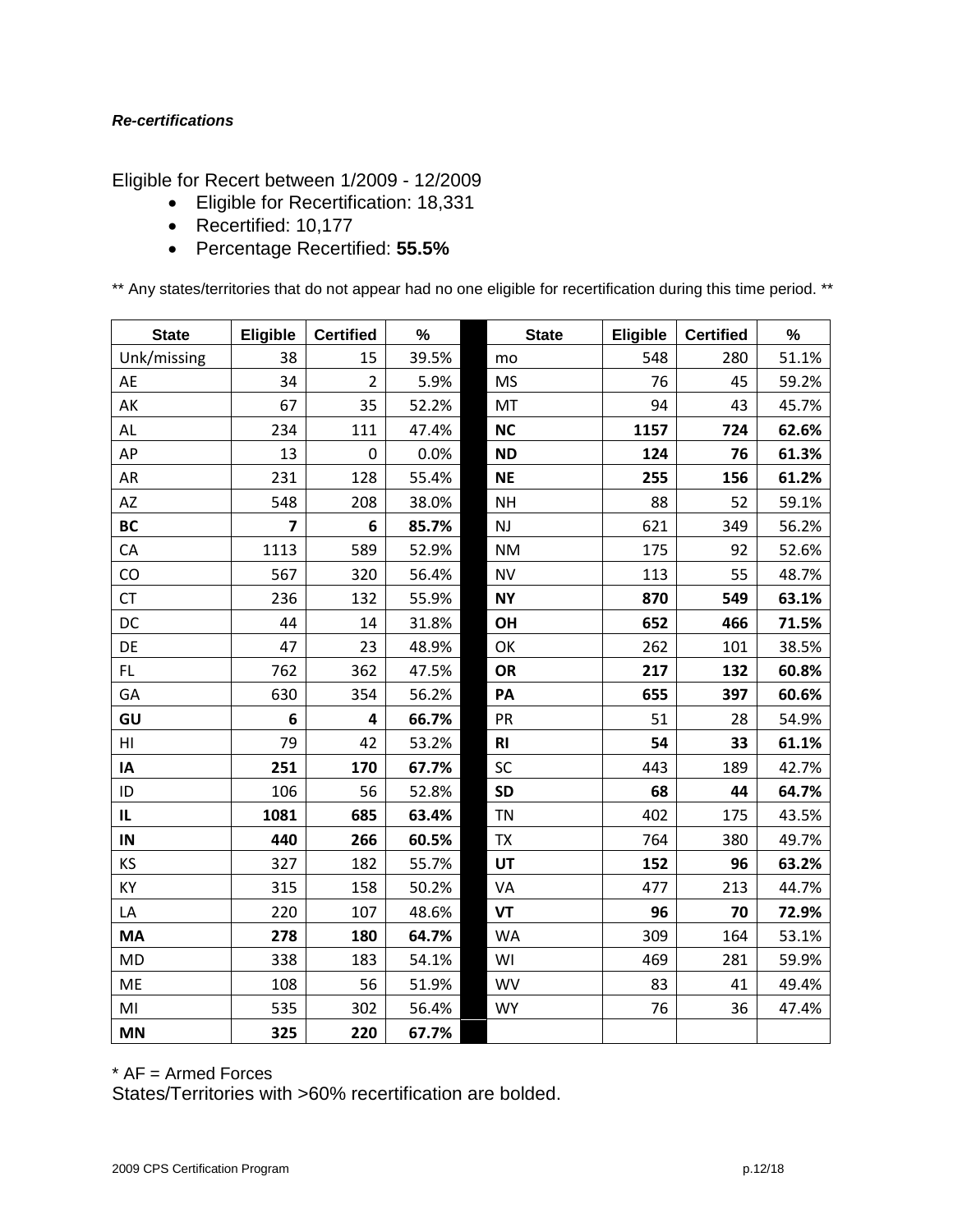## *Re-certification Audits*

A quality assurance process put in place with the new CEU requirement in 2007 was the re-certification audit. In March of 2008, NHTSA funded a contract position, a part-time Quality Assurance Specialist, to increase the number of re-certification audits and add course audits.

Technicians who have recently re-certified are eligible for audit. If randomly selected, they must provide documentation to support their CEUs. In 2009, 14.7 percent of techs who recertified were audited for CEUs.



1,506 technicians from all 50 states, the District of Columbia, Puerto Rico, Germany, and Israel were selected to be audited in 2009. Those whose audits are considered incomplete are still within the acceptable time period to get the required documentation into Safe Kids.

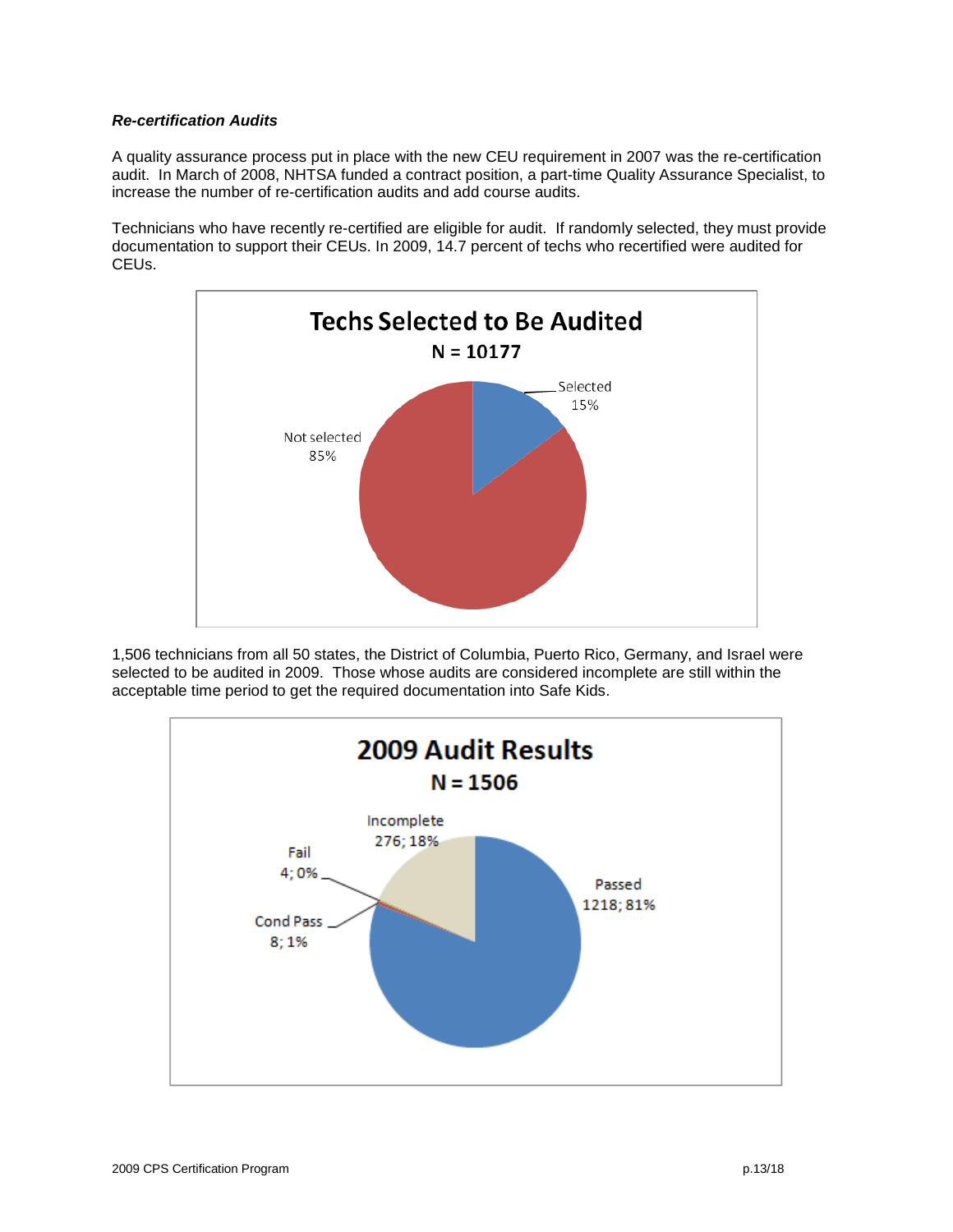#### *Course Audits*

The Quality Assurance Specialist also arrived unannounced at three certification courses in Colorado, Nebraska and Texas. She helps instructors by verifying their course information, making sure the course roster is correct, and assisting in the appropriate calculation of teaching hours. She observes the course in its entirety and discusses any issues with the instructor team at the end of each day. She also ensures that Lead Instructors are following the policies and procedures so that the quality of each course is comparable from state to state.

To reach more lead instructors, the Quality Assurance Specialist completed as series of desk audits. Desk audits are a quality assurance measure to ensure proper finalization of courses. In 2009, three courses were desk audited. The courses were held in Alaska, New Mexico and North Carolina. There is a goal of 10 desk audits in 2010.

If selected, the Lead Instructor is notified via e-mail. Their agenda is requested so that instructor hours can be calculated and verified. The review also includes an overview of general course policies. Instructors are given an opportunity to ask questions about calculation of hours, policies, and anything else related to the course. If there is a discrepancy in the reported hours, the Lead Instructor is consulted before the hours are changed in the course finalization.

#### **Communications**

Safe Kids continues to improve its communication with its stakeholders in the CPS community regarding the certification program.

The two primary forms of communication for the program are the Web site, [www.safekids.org/certification,](http://www.safekids.org/certification) and customer service (phone and e-mail).

There were 329,813 visits to the Web site (home page) in 2009.

*Change your bookmarks!* In early 2009, our URL will change from [www.safekids,org/certification](http://www.safekids,org/certification) to [http://Cert.safekids.org.](http://cert.safekids.org/)

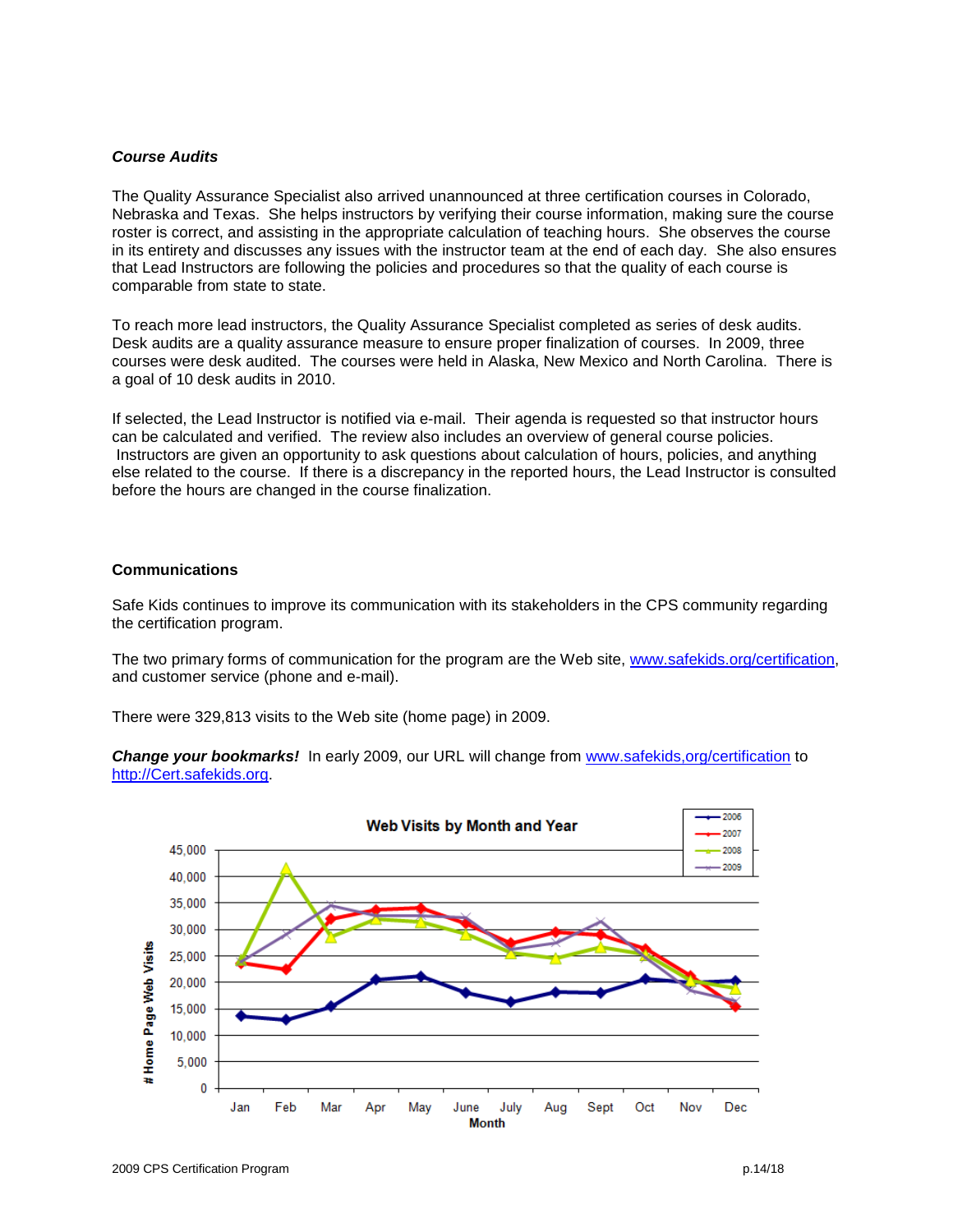Through the Web site, technicians, instructors, course administrators, and designated agency representatives have better access to the certification information that affects them and their programs. Policies and Procedures documentation has been centralized and continually improved, and is also available via the Safe Kids certification Web site.

*CPS Express!*: Twelve editions of the *CPS Express!* e-newsletter were sent out in 2009. This newsletter was created to keep people aware of developments and sent to all individuals with a valid e-mail address in the certification system.



*Customer Service:* Professional Examination Services (PES) is the contracted provider of Certification customer service. Customer service assistance requests were down in 2009, likely because there were no major policy or qualification changes.

Customer Service received 14,787 phone calls (only 127 fewer than in 2008) and 2,364 e-mail messages (332 more than in 2008) were received by customer service during 2009 — an average of 57 calls and 9 e-mail messages per workday.

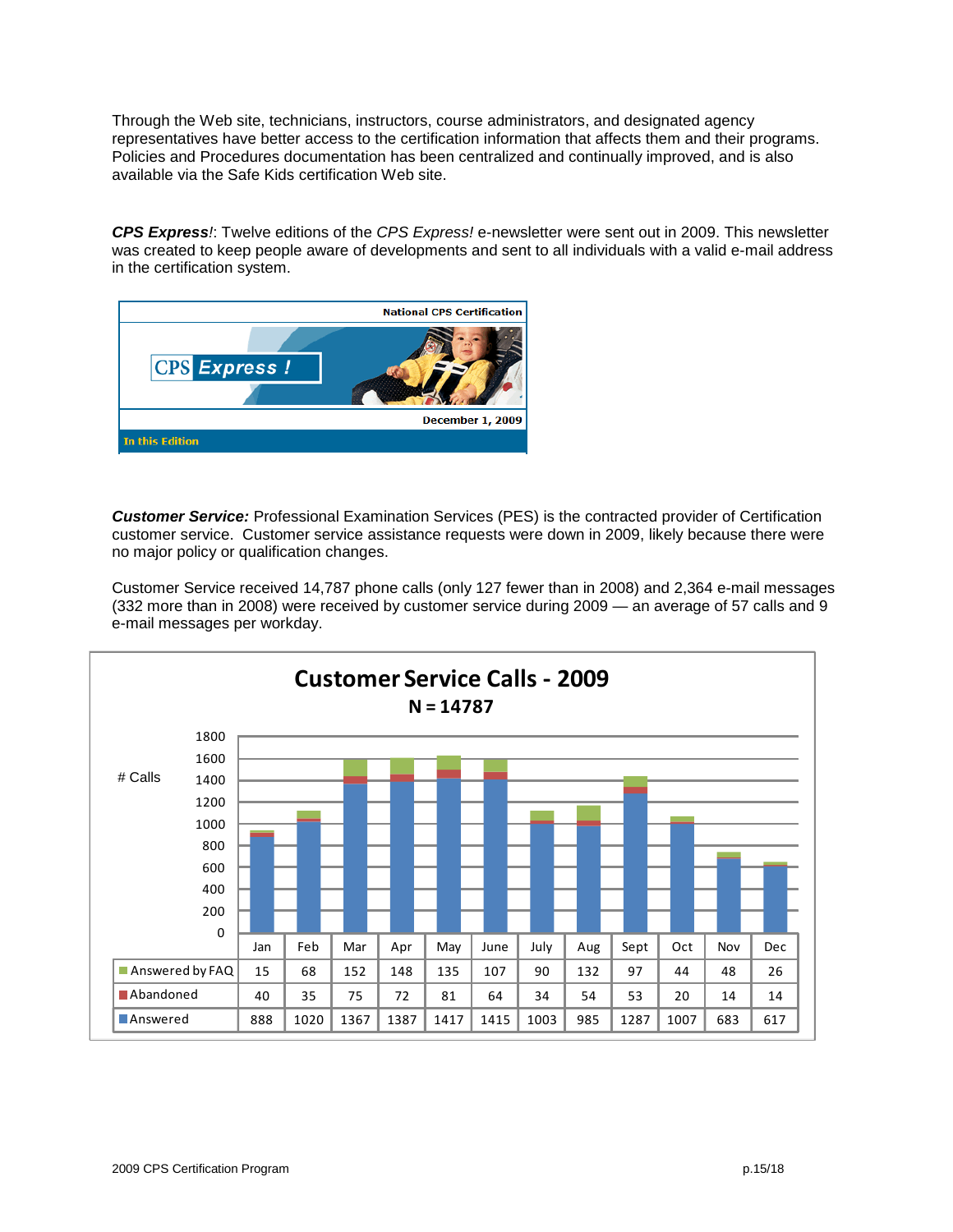

## *Customer Service Survey*

Safe Kids, in cooperation with Professional Examination Services (PES), provides an online customer service survey. However, with only 58 responses in all of 2009, participation is extremely low.

As in 2008, it was promoted in every *CPS Express!* in this way:

| <b>CPS Customer Service Survey Available</b>                                                                                                                                                                                                                                                                                                                           |
|------------------------------------------------------------------------------------------------------------------------------------------------------------------------------------------------------------------------------------------------------------------------------------------------------------------------------------------------------------------------|
| Safe Kids USA is interested in your experiences with our CPS<br>customer service. If you have contacted the customer service<br>representatives by calling the toll-free number (877-366-8154) or by<br>emailing them at cps.certification@safekids.org, please take a few<br>minutes to complete the online survey under Contact Us on the<br>Certification Web site. |
| This survey should take no more than five minutes to complete.<br>There is no limit to the number of times you can share your opinions<br>with us. Thank you for helping us improve our customer service.                                                                                                                                                              |

Efforts to increase participation included adding the survey link to the main Web page, adding a link at the bottom of all customer service e-mails, and customer service representatives requesting that callers take the short survey.

The survey submissions are reviewed monthly with the contract customer service provider, Professional Examination Services (PES), which follows up on any surveys with a response indicating that the issue remains unresolved.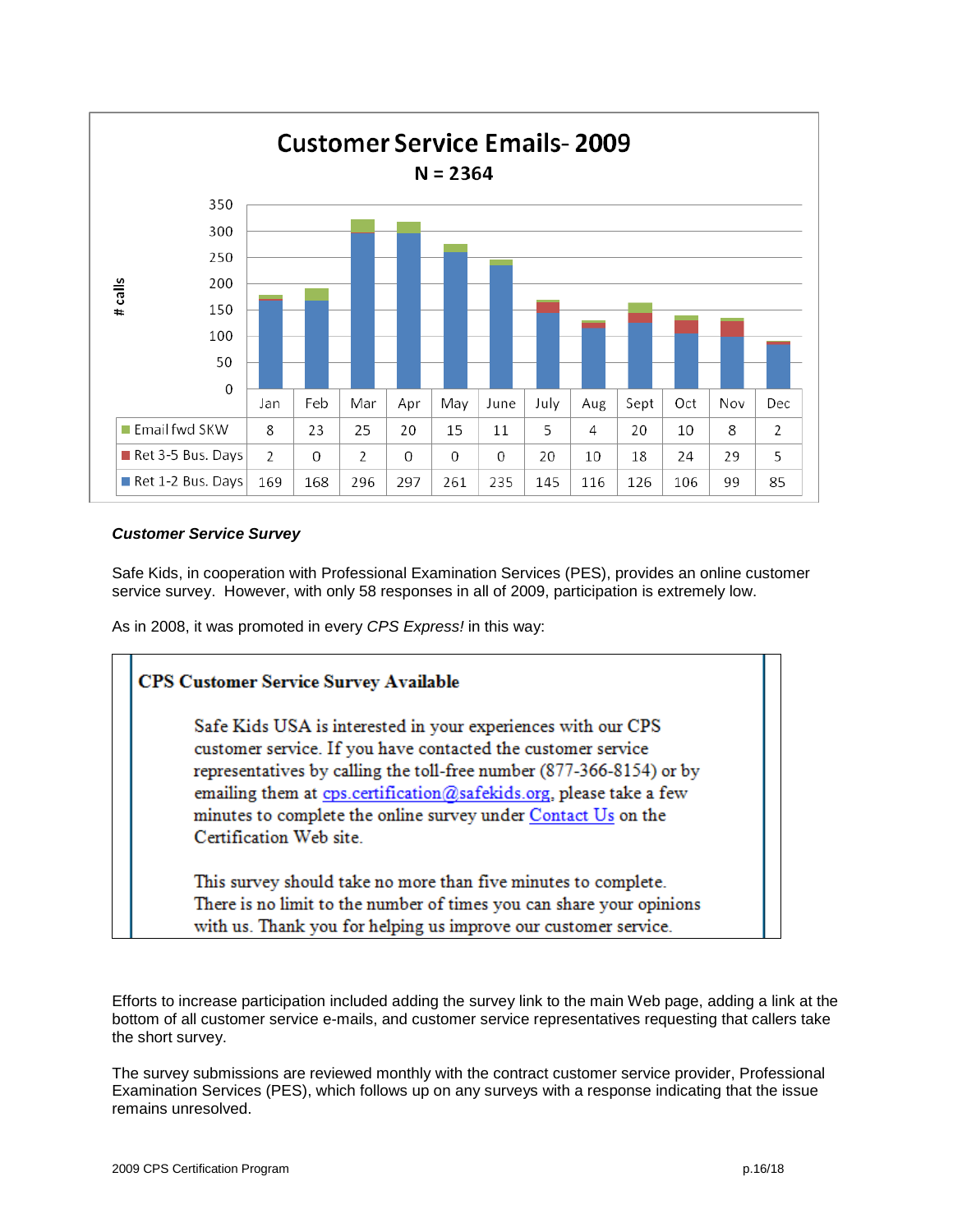